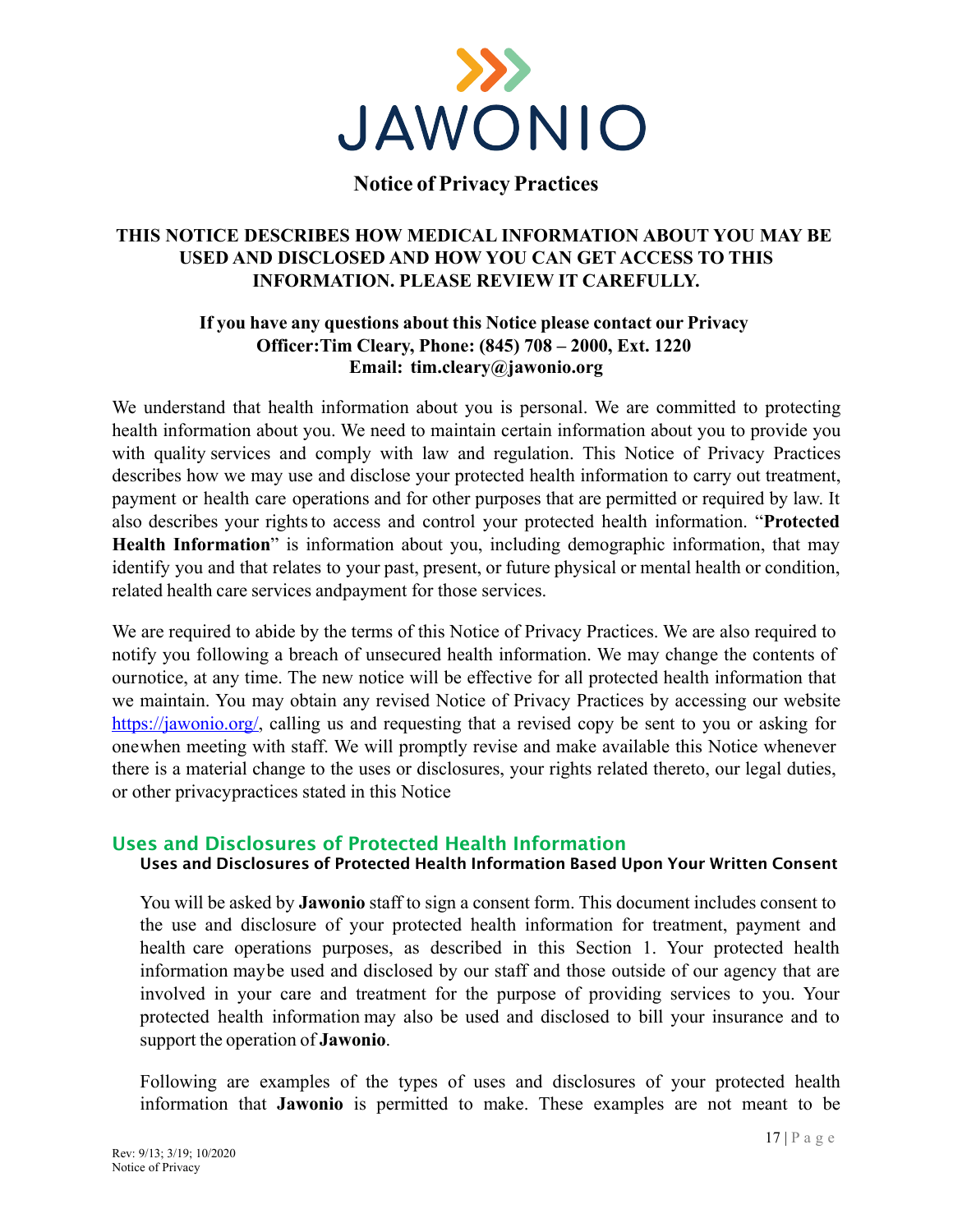exhaustive, but to describethe types of uses and disclosures that may be made by our Agency.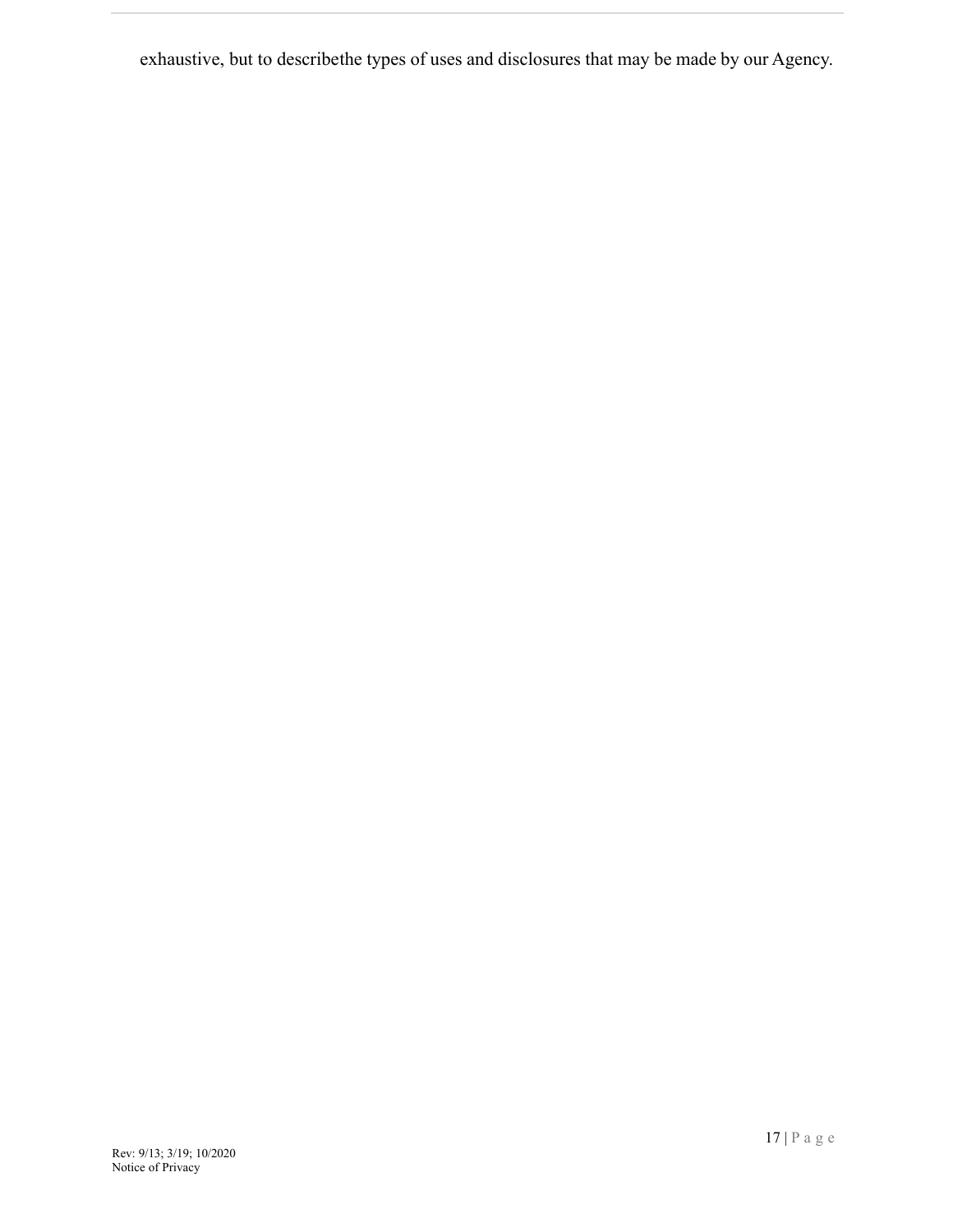**Treatment:** We will use and disclose your protected health information to provide, coordinate, or manage your services. This includes the coordination or management of yourservices with a third party that has already obtained your permission to have access to your protected health information, such as another service provider. For example, we might disclose your protected health information, as necessary, to a physician that provides care toyou.

**Payment:** Your protected health information will be used, as needed, to obtain payment forservices that we provide to you, such as: making a determination of eligibility or coverage for insurance benefits, and undertaking utilization review activities. For example, obtaining services may require that your relevant protected health information be disclosed to the health plan to obtain approval for **Jawonio** services. In addition, bills may be sent to you or thirdparty payers, such as insurance companies or health plans. The information on the bill may contain information that identifies you, your diagnosis and services provided.

**Healthcare Operations:** we may use or disclose, as needed, your protected health information in order to support the business activities of **Jawonio**. These activities include,but are not limited to, quality assessment activities, employee review activities, training of health professionals and students, licensing, and conducting or arranging for other business activities. For example, we may use your information to evaluate the performance of staffinvolved in your care, to assess the quality of care you receive, and to learn how to improveour services.

We will share your protected health information with third party "business associates" that perform various activities for **Jawonio**. Whenever an arrangement between our Agency and a business associate involves the use or disclosure of your protected health information, we will have a written contract that contains terms that will protect the privacy of your protected health information.

We may use or disclose certain information about you in order to contact you for fundraising activities supported by **Jawonio**. You have the right to opt out of receiving these materials. If you or your family does not want to receive these materials, please contact our Privacy Officer andrequest that these fundraising materials not be sent.

#### **Uses and Disclosures of Protected Health Information Based Upon Your Written Authorization**

Certain uses and disclosures require your authorization. An authorization is required, with certain exceptions, for any use or disclosure of your protected health information for marketing purposes or for purposes involving the sale of your protected health information. Also, a specific authorization is required for the release of HIV/AIDS, mental health, and psychotherapy notesand information.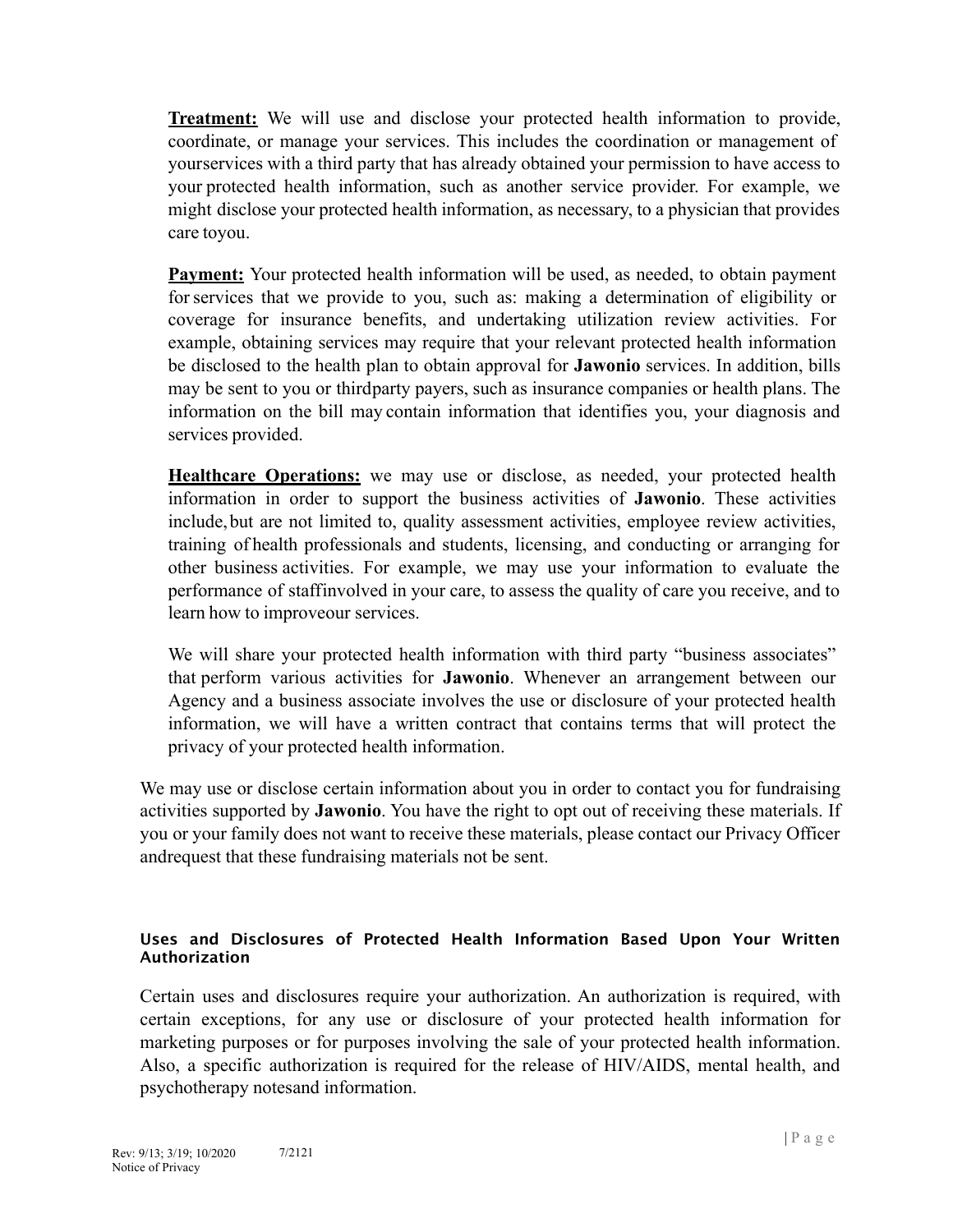Except as described in this Notice, uses and disclosures will be made with your written authorization. You may revoke such authorization, at any time, in writing, except to the extent that **Jawonio** has taken an action in reliance on the use or disclosure indicated in the authorization.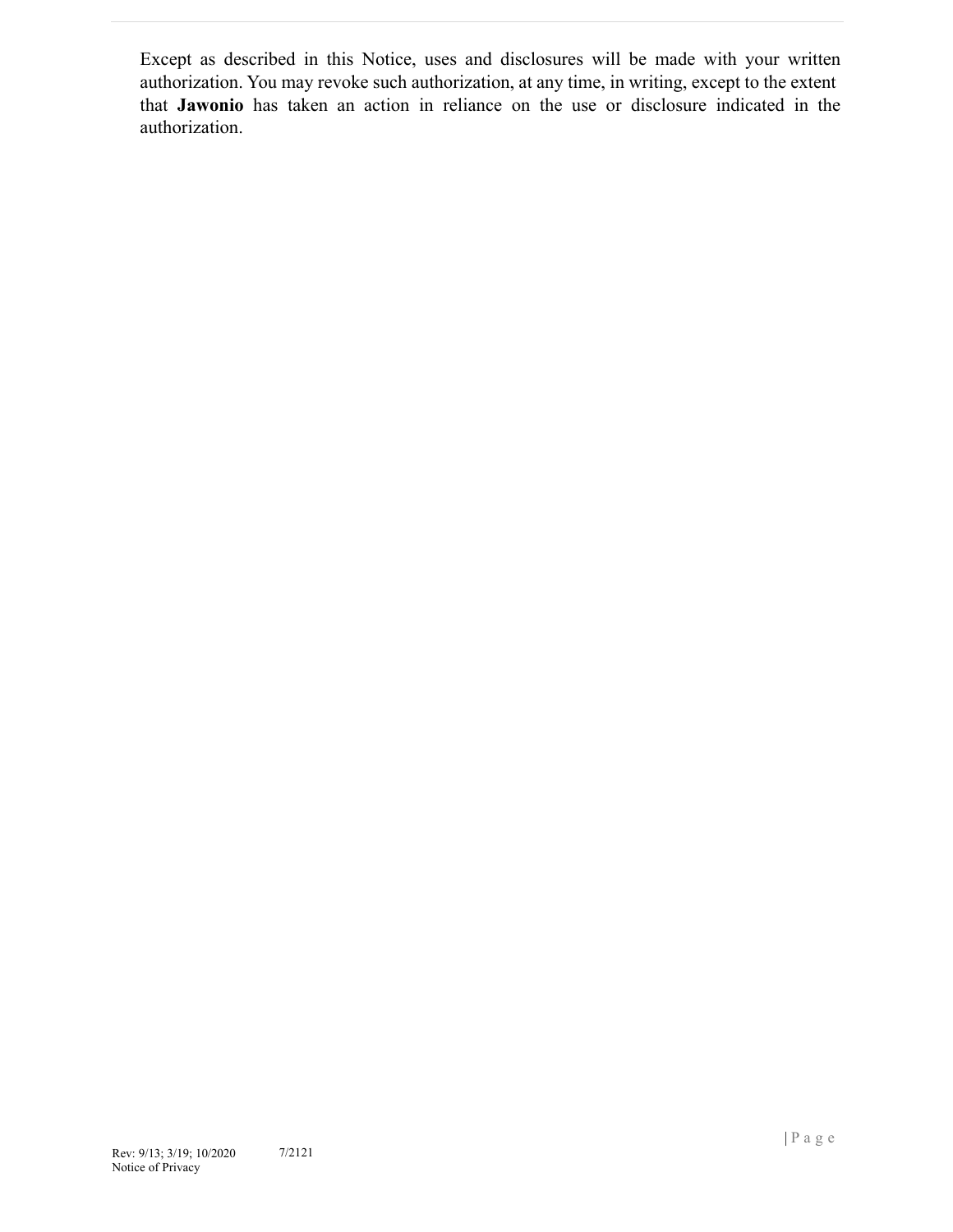#### **Other Permitted and Required Uses and Disclosures That May be Made With Your Consent, Authorization or Opportunity to Object**

We may disclose to a member of your family, a relative, a close friend or any other person you identify, your protected health information that directly relates to that person's involvement inyour healthcare. If you are unable to agree or object to such a disclosure, we may disclose such information as necessary if we determine that it is in your best interest based on our professional judgment. In this regard we will ask you to provide us with the names of persons to whom wemay speak. We may use or disclose protected health information to notify or assist in notifying a family member, personal representative or any other person that is responsible for your care ofyour location, general condition or passing. Finally, we may use or disclose your protected health information to an authorized public or private entity to assist in disaster relief efforts and to coordinate uses and disclosures to family or other individuals involved in your health care.

#### **Other Permitted and Required Uses and Disclosures That May Be Made Without Your Consent, Authorization or Opportunity to Object**

We may use or disclose your protected health information in the following situations without yourconsent or authorization. These situations include:

**Required by Law:** we may use or disclose your protected health information to the extentthat the use or disclosure is required by law. The use or disclosure will be made in compliancewith the law and will be limited to the relevant requirements of the law. You will be notified, as required by law, of any such uses or disclosures.

**Public Health:** we may disclose your protected health information for public health activities and purposes to a public health authority that is permitted by law to collect or receive the information. The disclosure will be made for the purpose of controlling disease, injury or disability. We may also disclose your protected health information, if directed by the publichealth authority, to a foreign government agency that is collaborating with the public healthauthority.

**Communicable Diseases:** We may disclose your protected health information, if authorized by law, to a person who may have been exposed to a communicable disease or may otherwise be at risk of contracting or spreading the disease or condition.

**Health Oversight:** We may disclose protected health information to a health oversight agency for activities authorized by law, such as audits, investigations, and inspections. Oversight agencies seeking this information include government agencies that oversee the healthcare system, government benefit programs, other government regulatory programs and civil rights laws.

**Abuse or Neglect:** We may disclose your protected health information to a public health authority that is authorized by law to receive reports of child abuse or neglect. In addition, we may disclose your protected health information if we believe that you have been a victim ofabuse, neglect or domestic violence to the governmental entity or agency authorized to receivesuch information. In this case, the disclosure will be made consistent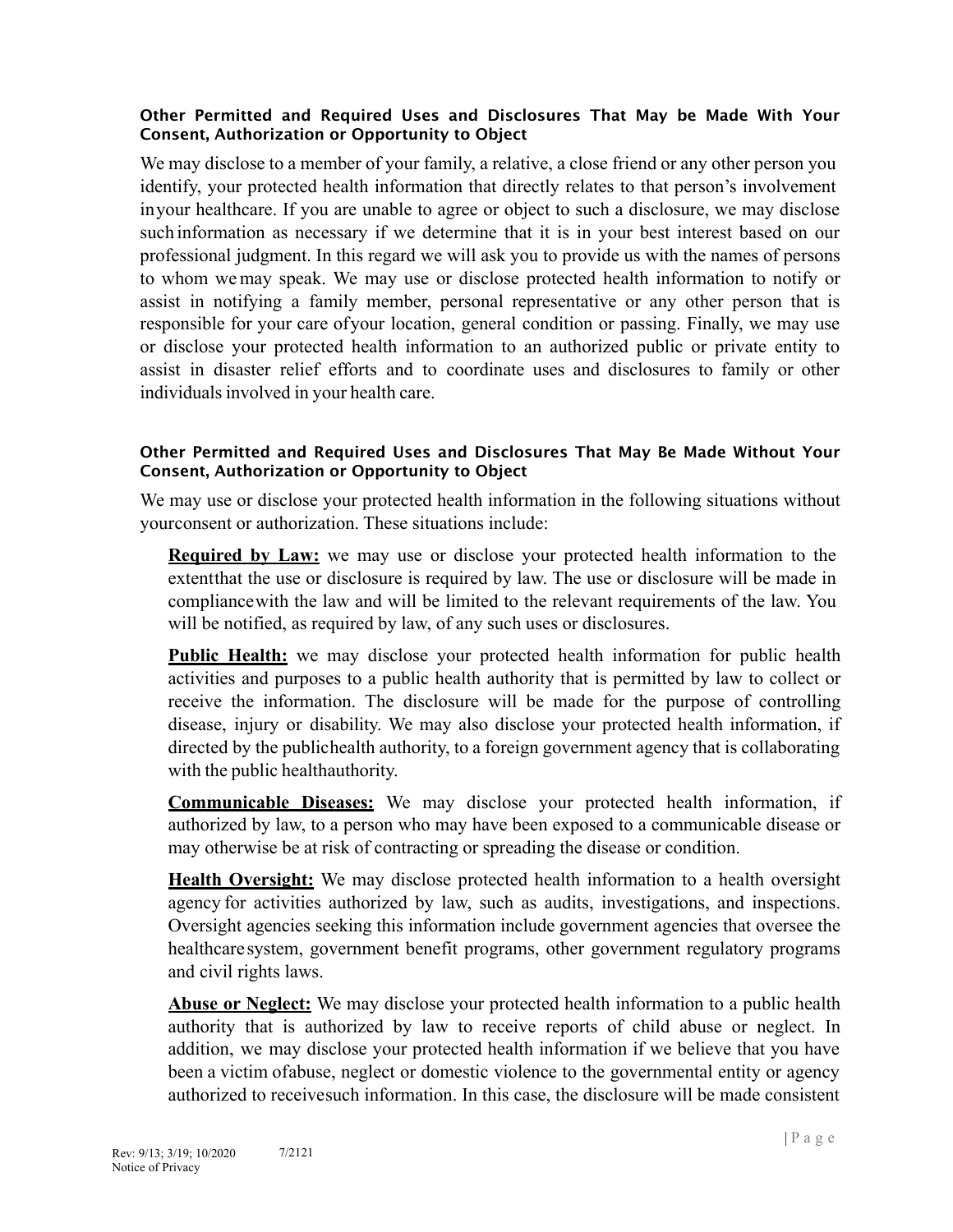with the requirements of applicable federal and state laws.

**Food and Drug Administration:** We may disclose your protected health information to a person or company required by the Food and Drug Administration to report adverse events,product defects or problems, biologic product deviations, tract products; to enable product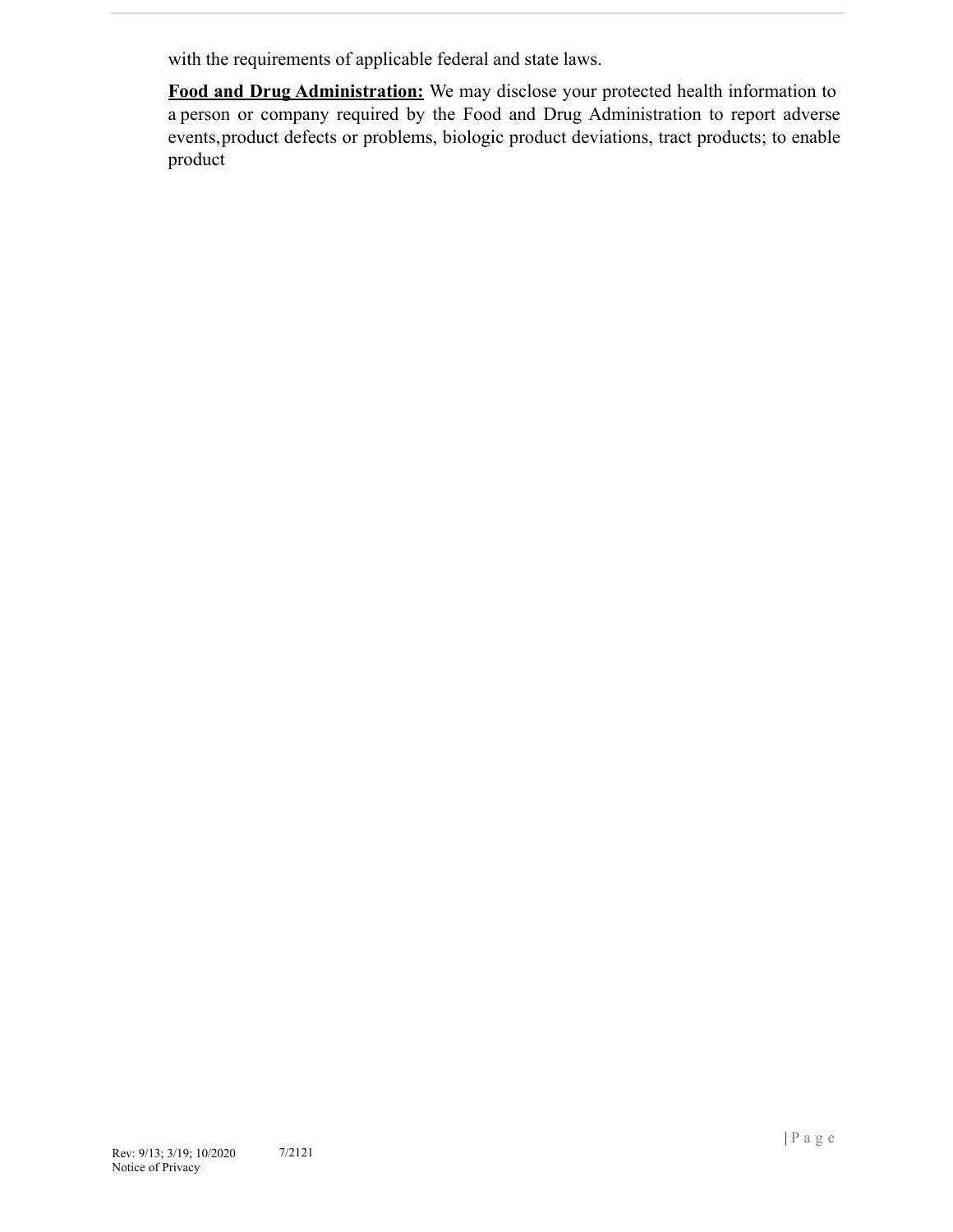recalls; to make repairs or replacements, or to conduct post-marketing surveillance, as required.

**Legal Proceedings:** We may disclose protected health information in the course of any judicial or administrative proceeding, in response to an order of a court of administrative tribunal (to the extent such disclosure is expressly authorized), and in certain conditions inresponse to a subpoena, discovery request or other lawful process. Special rules apply for HIV/AIDS information and mental health information.

**Law Enforcement:** We may also disclose protected health information, so long as applicable legal requirements are met, for law enforcement purposes. These law enforcement purposesinclude (1) legal processes and as otherwise required by law, (2) limited information requests for identification and location purposes, (3) disclosures pertaining to victims of a crime, (4)where there is a suspicion that death has occurred as a result of criminal conduct, (5) in theevent that a crime occurs on the premises of **Jawonio**, and (6) medical emergency (not on**Jawonio's** premises) and it is likely that a crime has occurred.

**Coroners, Funeral Directors, and Organ Donation:** We may disclose protected health information to a coroner or medical examiner for identification purposes, determining causeof death or for the coroner or medical examiner to perform other duties authorized by law. We may also disclose protected health information to a funeral director, as authorized by law, in order to permit the funeral director to carry out their duties. We may disclose such information in reasonable anticipation of death. Protected health information may be used and disclosed for cadaveric organ, eye or tissue donations purposes.

**Criminal Activity:** Consistent with applicable federal and state laws, we may disclose your protected health information, if we believe that the use or disclosure is necessary to preventor lessen a serious or imminent threat to the health or safety of a person or the public. We may also disclose protected health information if it is necessary for law enforcement authorities to identify or apprehend an individual.

**Military Activity and National Security:** When the appropriate conditions apply, we may use or disclose protected health information of individuals who are Armed Forces personnel

(1) for activities deemed necessary by appropriate military command authorities; (2) for the purpose of a determination by the Department of Veterans Affairs of your eligibility for benefits, or (3) to foreign military authority if you are a member of that foreign military services. We may also disclose your protected health information to authorize federal officialsfor conducting national security and intelligence activities, including for the provision of protective services to the President or other legally authorized.

**Workers'Compensation:** Your protected health information may be disclosed by us as to comply with workers' compensation laws and other similar legally-established programs.

**Inmates:** We may use or disclose your protected health information if you are an inmate of a correctional facility and your physician created or received your protected health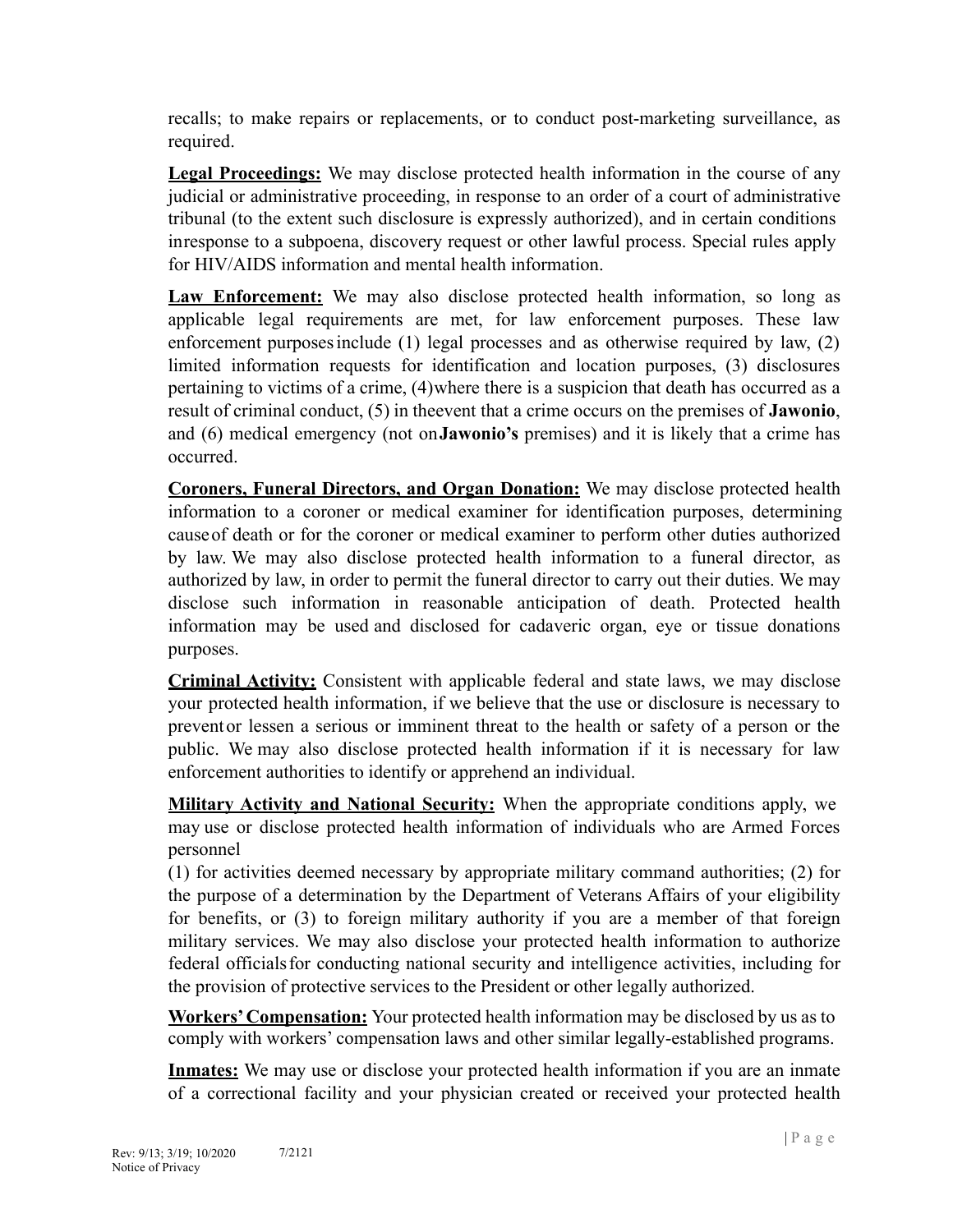information in the course of providing care to you.

**Required Uses and Disclosures:** Under the law, we must make disclosures to you and when required by the Secretary of the Department of Health and Human Services to investigate ordetermine our compliance with the requirements of Section 164.500 *et. seq.*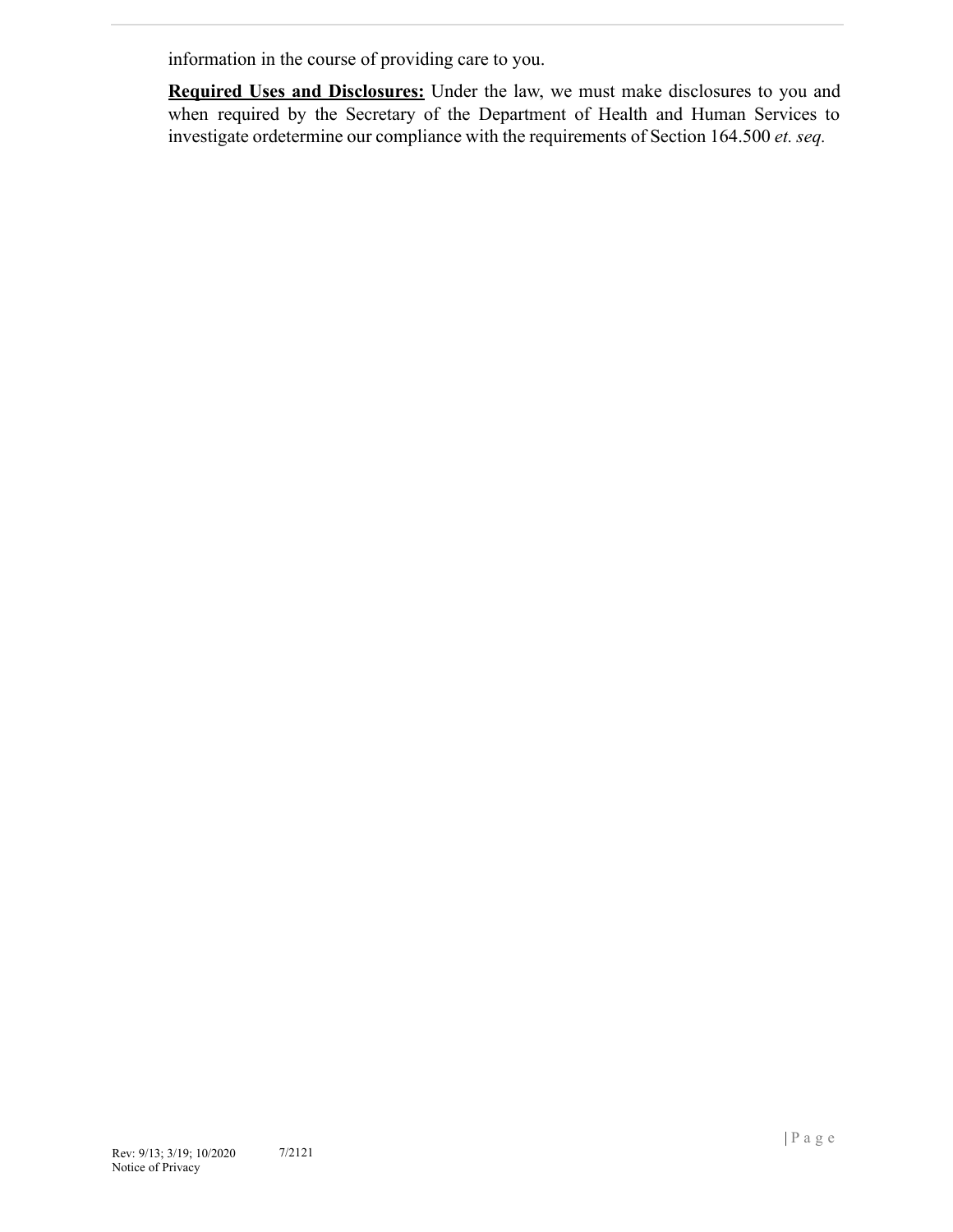# **Your Rights**

Following is a statement of your rights with respect to your protected health information and a brief description of how you may exercise these rights.

#### **You have the right to inspect and copy your protected health information.**

This means you may inspect and obtain a copy of protected health information about you for as a long as we maintain the protected health information.

We may charge a reasonable, cost-based fee for the cost of copying, mailing or other supplies associated with your request, up to \$0.75 per page for copied records. We may deny your request to inspect and copy in certain limited circumstances. If you are denied access, you mayrequest that the denial be reviewed by **Jawonio** and/or the New York State Office of MentalHealth. Please contact our Privacy Officer if you have questions about access to your medical record.

## **You have the right to request a restriction of your protected health information.**

This means you may ask us not to use or disclose any part of your protected health informationfor the purposes of treatment, payment or healthcare operations. You may also request that any part of your protected health information not be disclosed to family members or friends who may be involved in your care or for notification purposes as described in this Notice of Privacy Practices. Your request must state the specific restriction requested and to whom you want the restriction to apply.

**Jawonio** is not required to agree to a restriction that you may request, except we must agree to your request to restrict the information we provide to your health plan if the disclosure isnot required by law and the information relates to health care being paid in full by someoneother than the health plan. If **Jawonio** believes it is in your best interest to permit use and disclosure of your protected health information, your protected health information will not be restricted. If **Jawonio** does agree to the requested restriction, we may not use or disclose your protected health information in violation of that restriction unless it is needed to provide emergency treatment. You may request a restriction by contacting our Privacy Officer in writing.

## **You may have the right to have Jawonio amend your protected health information.**

We will accommodate reasonable requests. We may also condition this accommodation by asking you for information as to how payment will be handled or specification of an alternative address or other method of contact. We will not request an explanation from you as to the basis for the request. Please make this request in writing to our Privacy Officer.

## **You have the right to receive an accounting of certain disclosures we have made, if any, of your protected health information.**

This right applies to disclosures for purposes other than treatment, payment or healthcare operations as described in this Notice of Privacy Practices. It excludes disclosures we mayhave made to you, for a facility directory, to family members or friends involved in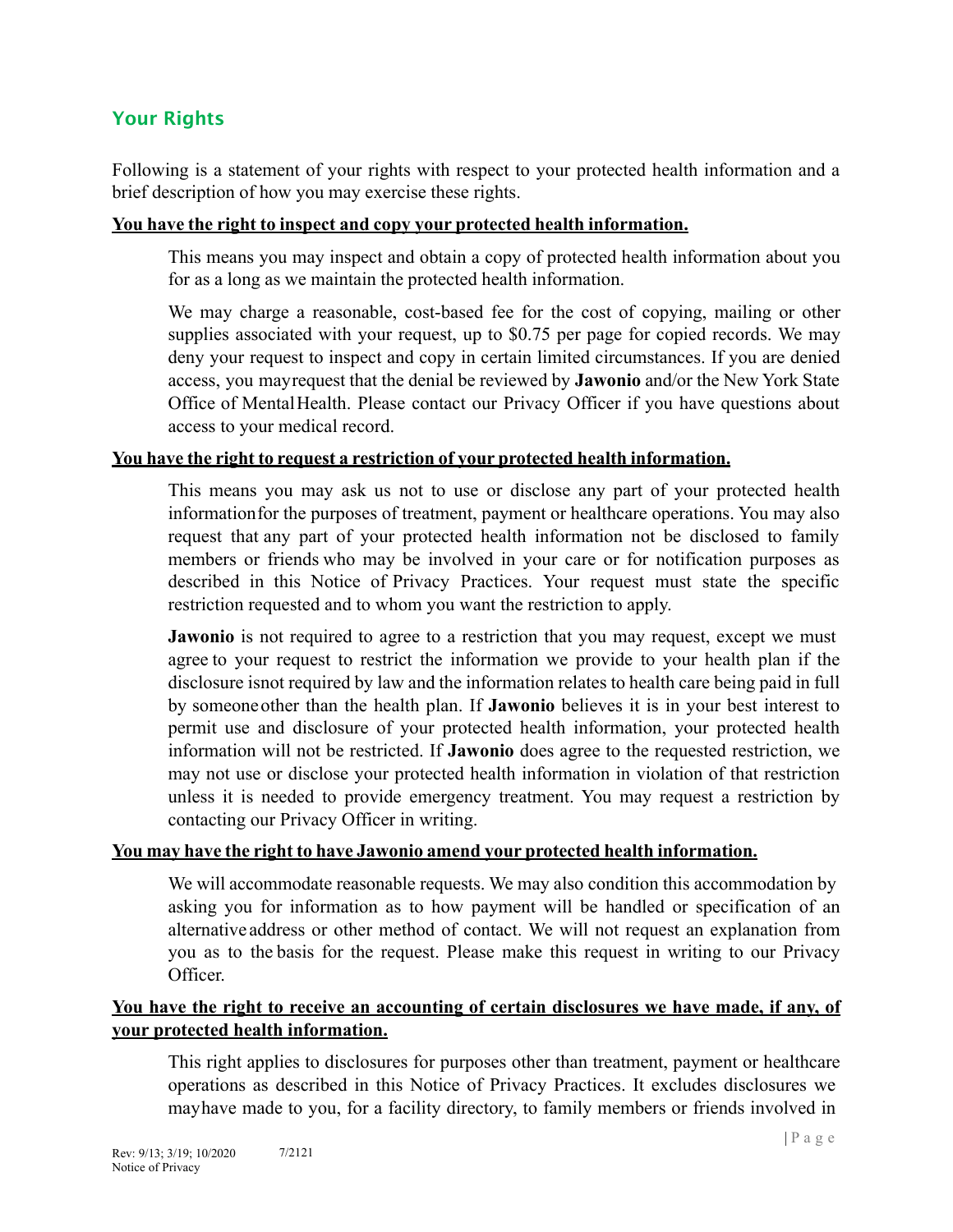your care, pursuant to your request, or for notification purposes.

## **You have the right to obtain a paper copy of this Notice from us,**

Upon request, even if you have agreed to accept this Notice electronically.